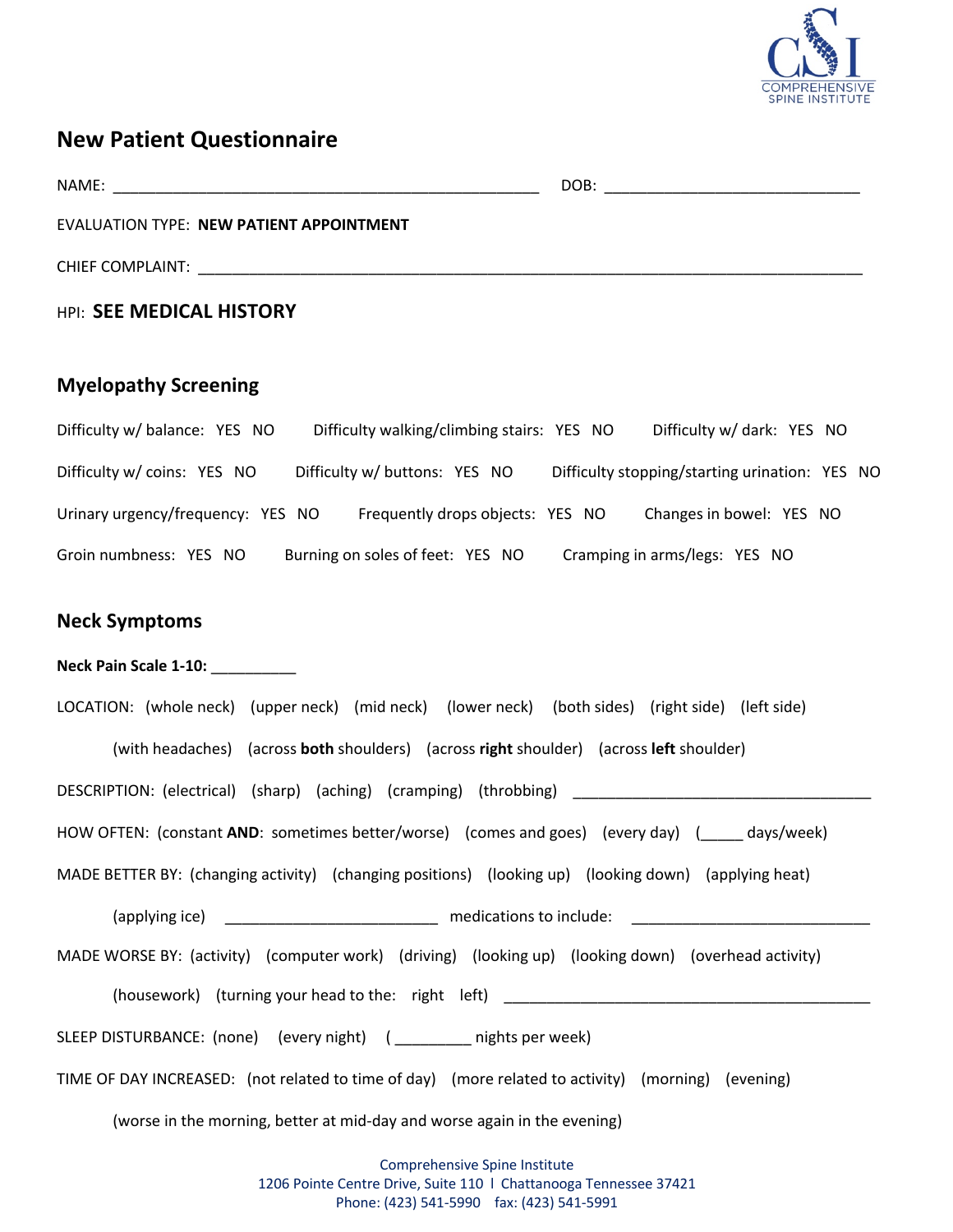

# **Right Arm Symptoms**

### **PAIN Right Arm Pain Scale 1-10:** \_\_\_\_\_\_\_\_\_\_

| LOCATION: (entire arm) (shoulder) (trapezius) (entire upper arm) (entire elbow) (entire forearm) (all fingers)<br>Upper arm: (front) (back) (inside-between arm and body) (outside)<br>Elbow: (front) (back) (inside-between arm and body) (outside)<br>Forearm: (top) (bottom) (thumb side) (small finger side)<br>Hand: (wrist) (entire hand) (back of hand) (palm side)<br>Fingers: (all fingers) (thumb) (index) (middle) (ring) (small) |
|----------------------------------------------------------------------------------------------------------------------------------------------------------------------------------------------------------------------------------------------------------------------------------------------------------------------------------------------------------------------------------------------------------------------------------------------|
| DESCRIPTION: (electrical) (sharp) (aching) (cramping) (throbbing)                                                                                                                                                                                                                                                                                                                                                                            |
| HOW OFTEN: (constant AND: sometimes better/worse) (comes and goes) (every day) (_____ days/week)                                                                                                                                                                                                                                                                                                                                             |
| MADE BETTER BY: (activity modification) (changing positions) (limiting use of arm) (applying heat) (applying ice)                                                                                                                                                                                                                                                                                                                            |
|                                                                                                                                                                                                                                                                                                                                                                                                                                              |
| MADE WORSE BY: (activity) (computer work) (driving) (using arm) (overhead activity) (housework)                                                                                                                                                                                                                                                                                                                                              |
|                                                                                                                                                                                                                                                                                                                                                                                                                                              |
| SLEEP DISTURBANCE: (none) (every night) ( __________ nights per week)                                                                                                                                                                                                                                                                                                                                                                        |
| TIME OF DAY INCREASED: (not related to time of day) (more related to activity) (morning) (evening)                                                                                                                                                                                                                                                                                                                                           |
| (worse in the morning, better at mid-day and worse again in the evening)                                                                                                                                                                                                                                                                                                                                                                     |
| NUMBNESS/TINGLING                                                                                                                                                                                                                                                                                                                                                                                                                            |
| LOCATION: (entire arm) (shoulder) (trapezius) (entire upper arm) (entire elbow) (entire forearm) (all fingers)<br>Upper arm: (front) (back) (inside-between arm and body) (outside)<br>Elbow: (front) (back) (inside-between arm and body) (outside)<br>Forearm: (top) (bottom) (thumb side) (small finger side)<br>Hand: (wrist) (entire hand) (back of hand) (palm side)<br>Fingers: (all fingers) (thumb) (index) (middle) (ring) (small) |
| HOW OFTEN: (constant AND: sometimes better/worse) (comes and goes) (every day) (days/week)                                                                                                                                                                                                                                                                                                                                                   |
| MADE BETTER BY: (nothing) (shaking your arm) (changing positions) (massage) ________________________                                                                                                                                                                                                                                                                                                                                         |
| MADE WORSE BY: (nothing) (computer work) (driving) (holding a telephone) ___________________________                                                                                                                                                                                                                                                                                                                                         |
| SLEEP DISTURBANCE: (none) (every night) ( ________ nights per week)                                                                                                                                                                                                                                                                                                                                                                          |
| <b>WEAKNESS</b>                                                                                                                                                                                                                                                                                                                                                                                                                              |
| <b>NONE</b><br>YES:<br>Entire Arm<br>Grip<br>Comprehensive Spine Institute<br>1206 Pointe Centre Drive, Suite 110   Chattanooga Tennessee 37421                                                                                                                                                                                                                                                                                              |

Phone: (423) 541-5990 fax: (423) 541-5991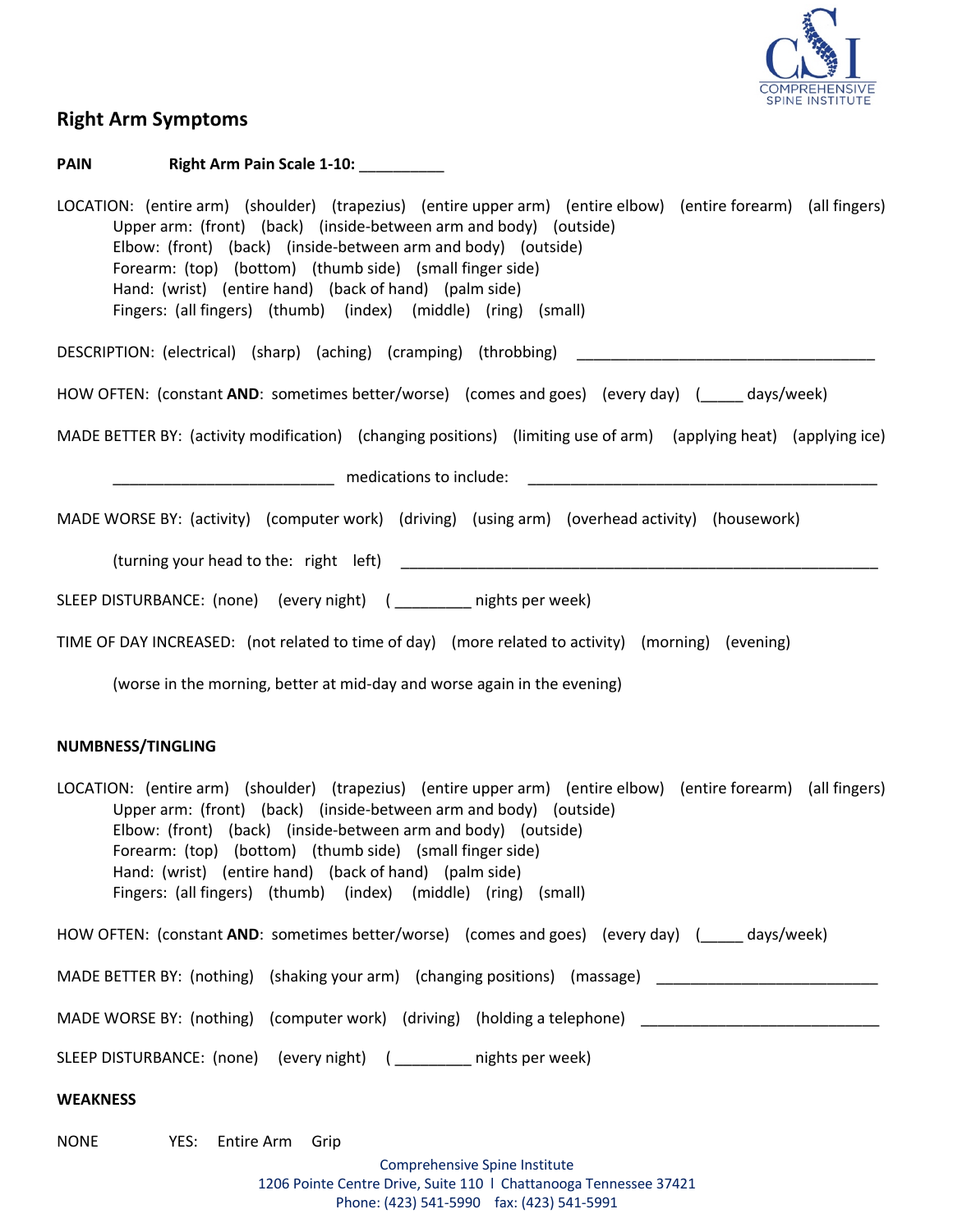

# **Left Arm Symptoms**

### **PAIN Left Arm Pain Scale 1-10:** \_\_\_\_\_\_\_\_\_\_

| LOCATION: (entire arm) (shoulder) (trapezius) (entire upper arm) (entire elbow) (entire forearm) (all fingers)<br>Upper arm: (front) (back) (inside-between arm and body) (outside)<br>Elbow: (front) (back) (inside-between arm and body) (outside)<br>Forearm: (top) (bottom) (thumb side) (small finger side)<br>Hand: (wrist) (entire hand) (back of hand) (palm side)<br>Fingers: (all fingers) (thumb) (index) (middle) (ring) (small) |
|----------------------------------------------------------------------------------------------------------------------------------------------------------------------------------------------------------------------------------------------------------------------------------------------------------------------------------------------------------------------------------------------------------------------------------------------|
| DESCRIPTION: (electrical) (sharp) (aching) (cramping) (throbbing) _________________________________                                                                                                                                                                                                                                                                                                                                          |
| HOW OFTEN: (constant AND: sometimes better/worse) (comes and goes) (every day) (____ days/week)                                                                                                                                                                                                                                                                                                                                              |
| MADE BETTER BY: (activity modification) (changing positions) (limiting use of arm) (applying heat) (applying ice)                                                                                                                                                                                                                                                                                                                            |
|                                                                                                                                                                                                                                                                                                                                                                                                                                              |
| MADE WORSE BY: (activity) (computer work) (driving) (using arm) (overhead activity) (housework)                                                                                                                                                                                                                                                                                                                                              |
|                                                                                                                                                                                                                                                                                                                                                                                                                                              |
| SLEEP DISTURBANCE: (none) (every night) ( __________ nights per week)                                                                                                                                                                                                                                                                                                                                                                        |
| TIME OF DAY INCREASED: (not related to time of day) (more related to activity) (morning) (evening)                                                                                                                                                                                                                                                                                                                                           |
| (worse in the morning, better at mid-day and worse again in the evening)                                                                                                                                                                                                                                                                                                                                                                     |
| <b>NUMBNESS/TINGLING</b>                                                                                                                                                                                                                                                                                                                                                                                                                     |
| LOCATION: (entire arm) (shoulder) (trapezius) (entire upper arm) (entire elbow) (entire forearm) (all fingers)<br>Upper arm: (front) (back) (inside-between arm and body) (outside)<br>Elbow: (front) (back) (inside-between arm and body) (outside)<br>Forearm: (top) (bottom) (thumb side) (small finger side)<br>Hand: (wrist) (entire hand) (back of hand) (palm side)<br>Fingers: (all fingers) (thumb) (index) (middle) (ring) (small) |
| HOW OFTEN: (constant AND: sometimes better/worse) (comes and goes) (every day) (_____ days/week)                                                                                                                                                                                                                                                                                                                                             |
| MADE BETTER BY: (nothing) (shaking your arm) (changing positions) (massage) ________________________                                                                                                                                                                                                                                                                                                                                         |
| MADE WORSE BY: (nothing) (computer work) (driving) (holding a telephone) ___________________________                                                                                                                                                                                                                                                                                                                                         |
| SLEEP DISTURBANCE: (none) (every night) ( _________ nights per week)                                                                                                                                                                                                                                                                                                                                                                         |
| <b>WEAKNESS</b>                                                                                                                                                                                                                                                                                                                                                                                                                              |
| <b>NONE</b><br>YES: Entire Arm Grip                                                                                                                                                                                                                                                                                                                                                                                                          |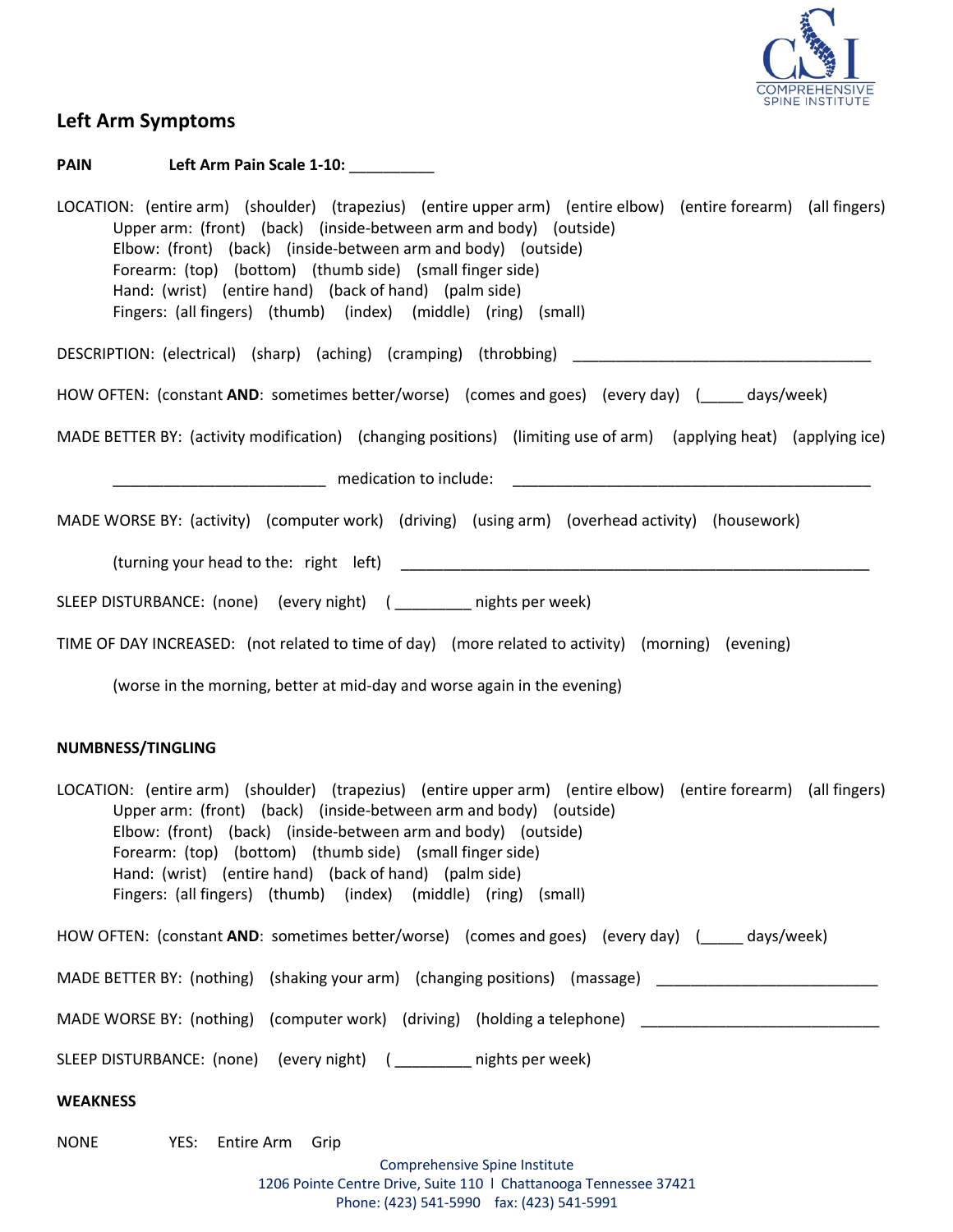

# **Mid Back Symptoms (Between Shoulder Blades to Bottom of Ribs)**

| Mid Back Pain Scale 1-10: |  |
|---------------------------|--|
|---------------------------|--|

| LOCATION: (entire mid back) (upper mid back) (middle-mid back) (lower mid back)                            |
|------------------------------------------------------------------------------------------------------------|
| (right side) (left side) (both sides) (right shoulder blade) (left shoulder blade)                         |
| DESCRIPTION: (pulling) (burning) (catching) (stabbing) (aching) (electrical) _______________________       |
| HOW OFTEN: (constant AND: sometimes better/worse) (comes and goes) (every day) (_____ days/week)           |
| MADE BETTER BY: (changing activity) (changing positions) (applying heat) (applying ice) (stretching)       |
|                                                                                                            |
| MADE WORSE BY: (activity) (computer work) (twisting) (bending forward) (lifting) ___________________       |
| SLEEP DISTURBANCE: (none) (every night) (_________ nights per week)                                        |
| TIME OF DAY INCREASED: (not related to time of day) (more related to activity) (morning) (evening)         |
| (worse in the morning, better at mid-day and worse again in the evening)                                   |
| Low Back Symptoms (Below Ribs)                                                                             |
|                                                                                                            |
| Low Back Pain Scale 1-10: __________                                                                       |
| LOCATION: (entire low back) (upper low back) (mid-low back) (lower low back) (right side) (left side)      |
| (upper buttocks) (bands across top of the buttocks) (SI joint: right left) (tailbone)                      |
| DESCRIPTION: (pulling) (burning) (stabbing) (spasms) (electrical) (sharp) (aching) ________________        |
| HOW OFTEN: (constant AND: sometimes better/worse) (comes and goes) (every day) (days/week)                 |
| MADE BETTER BY: (changing activity) (changing positions) (bending over) (applying heat) (applying ice)     |
|                                                                                                            |
| MADE WORSE BY: (activity) (sitting) (standing) (bending over) (twisting) (walking) _______________________ |
| SLEEP DISTURBANCE: (none) (every night) ( _________ nights per week)                                       |
| TIME OF DAY INCREASED: (not related to time of day) (more related to activity) (morning) (evening)         |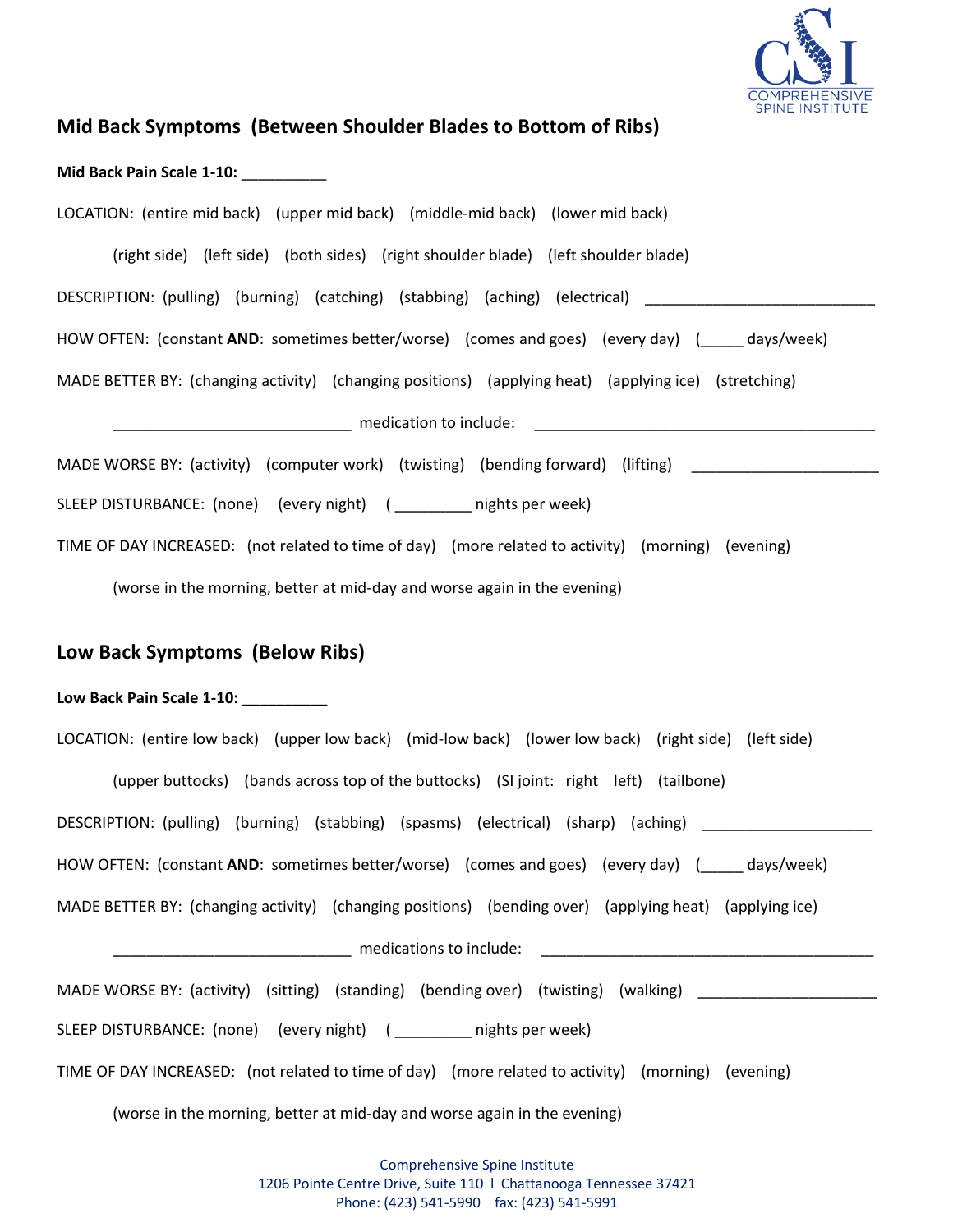

## **Right Leg Symptoms**

#### **PAIN Right leg pain scale 1-10:**

LOCATION: (entire leg-like a stocking) (hip) (buttock) (groin) (testicle) (knee down-like a stocking) Thigh: (entire thigh) (front) (back) (inside-between legs) (outside) Knee: (entire knee) (front) (back) (inside-between legs) (outside) Lower leg: (entire lower leg) (front) (back) (inside-between legs) (outside) Ankle: (entire ankle) (inside) (outside) (heel) Foot: (entire foot) (inside) (outside) (top) (bottom) Toes: (all toes) (big toe) (second) (middle) (fourth) (small)

DESCRIPTION: (pulling) (burning) (stabbing) (spasms) (electrical) (sharp) (aching) \_\_\_\_\_\_\_\_\_\_\_\_\_\_\_\_

HOW OFTEN: (constant **AND**: sometimes better/worse) (comes and goes) (every day) (declays/week)

MADE BETTER BY: (changing activity) (changing positions) (limiting use of leg) (applying heat) (applying ice)

\_\_\_\_\_\_\_\_\_\_\_\_\_\_\_\_\_\_\_\_\_\_\_\_\_\_\_\_\_\_\_\_\_\_\_\_\_\_\_\_\_\_\_\_\_\_\_\_\_\_\_\_\_\_\_\_\_\_\_\_\_\_\_\_\_\_\_\_\_\_\_\_\_\_\_\_\_\_\_\_\_\_\_\_\_\_\_\_\_

\_\_\_\_\_\_\_\_\_\_\_\_\_\_\_\_\_\_\_\_\_\_\_\_\_ medications to include: \_\_\_\_\_\_\_\_\_\_\_\_\_\_\_\_\_\_\_\_\_\_\_\_\_\_\_\_\_\_\_\_\_\_\_\_\_\_\_\_\_\_

MADE WORSE BY: (walking) (sitting) (standing) (bending over) (twisting) (lying on side: right left)

SLEEP DISTURBANCE: (none) (every night) ( \_\_\_\_\_\_\_\_\_ nights per week)

TIME OF DAY INCREASED: (not related to time of day) (more related to activity) (morning) (evening)

(worse in the morning, better at mid-day and worse again in the evening)

#### **NUMBNESS/TINGLING**

LOCATION: (entire leg-like a stocking) (hip) (buttock) (groin) (testicle) (knee down-like a stocking) Thigh: (entire thigh) (front) (back) (inside-between legs) (outside) Knee: (entire knee) (front) (back) (inside-between legs) (outside) Lower leg: (entire lower leg) (front) (back) (inside-between legs) (outside) Ankle: (entire ankle) (inside) (outside) (heel) Foot: (entire foot) (inside) (outside) (top) (bottom) Toes: (all toes) (big toe) (second) (middle) (fourth) (small)

HOW OFTEN: (constant **AND**: sometimes better/worse) (comes and goes) (every day) (exergeday) (exergency)

MADE BETTER BY: (changing positions) (limiting use of leg) (walking)

MADE WORSE BY: (nothing) (walking) (sitting) (standing) (lifting) (lying on side: right left)

SLEEP DISTURBANCE: (none) (every night) ( \_\_\_\_\_\_\_\_\_ nights per week)

**WEAKNESS:** NONE All Activities Up Stairs Down Stairs Uneven Surfaces

Comprehensive Spine Institute

\_\_\_\_\_\_\_\_\_\_\_\_\_\_\_\_\_\_\_\_\_\_\_\_\_\_\_\_\_\_\_\_\_\_\_\_\_\_\_\_\_\_\_\_\_\_\_\_\_\_\_\_\_\_\_\_\_\_\_\_\_\_\_\_\_\_\_\_\_\_\_\_\_\_\_\_\_\_\_\_\_\_\_\_\_\_\_\_\_

1206 Pointe Centre Drive, Suite 110 l Chattanooga Tennessee 37421

#### Phone: (423) 541-5990 fax: (423) 541-5991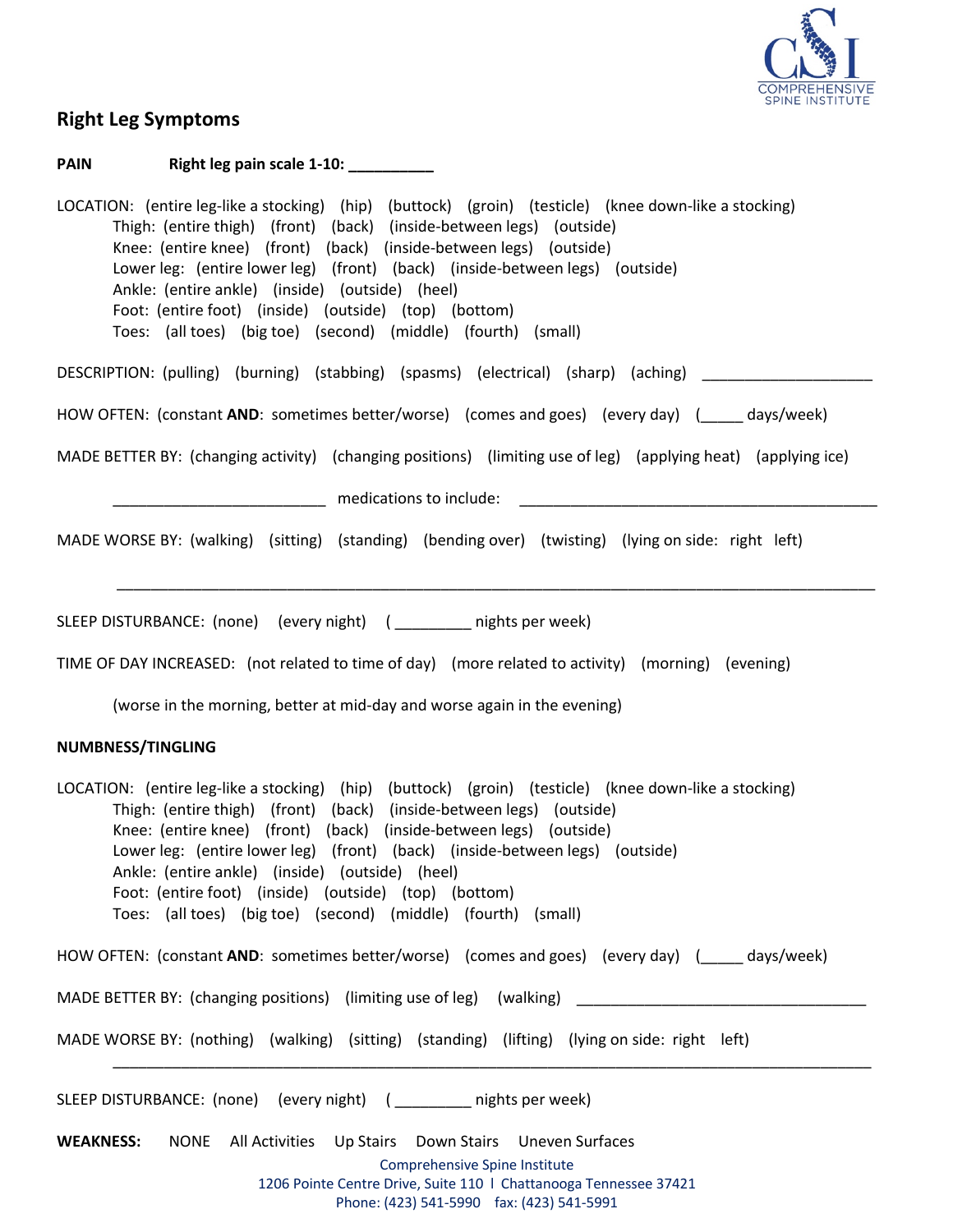

## **Left Leg Symptoms**

Comprehensive Spine Institute 1206 Pointe Centre Drive, Suite 110 l Chattanooga Tennessee 37421 **PAIN Left Leg Pain Scale 1-10:** \_\_\_\_\_\_\_\_\_\_ LOCATION: (entire leg-like a stocking) (hip) (buttock) (groin) (testicle) (knee down-like a stocking) Thigh: (entire thigh) (front) (back) (inside-between legs) (outside) Knee: (entire knee) (front) (back) (inside-between legs) (outside) Lower leg: (entire lower leg) (front) (back) (inside-between legs) (outside) Ankle: (entire ankle) (inside) (outside) (heel) Foot: (entire foot) (inside) (outside) (top) (bottom) Toes: (all toes) (big toe) (second) (middle) (fourth) (small) DESCRIPTION: (pulling) (burning) (stabbing) (spasms) (electrical) (sharp) (aching) \_\_\_\_\_\_\_\_\_\_\_\_\_\_\_\_\_\_\_\_ HOW OFTEN: (constant **AND**: sometimes better/worse) (comes and goes) (every day) (example days/week) MADE BETTER BY: (changing activity) (changing positions) (limiting use of leg) (applying heat) (applying ice) medications to include: MADE WORSE BY: (walking) (sitting) (standing) (bending over) (twisting) (lying on side: right left) \_\_\_\_\_\_\_\_\_\_\_\_\_\_\_\_\_\_\_\_\_\_\_\_\_\_\_\_\_\_\_\_\_\_\_\_\_\_\_\_\_\_\_\_\_\_\_\_\_\_\_\_\_\_\_\_\_\_\_\_\_\_\_\_\_\_\_\_\_\_\_\_\_\_\_\_\_\_\_\_\_\_\_\_\_\_\_\_\_ SLEEP DISTURBANCE: (none) (every night) ( \_\_\_\_\_\_\_\_\_ nights per week) TIME OF DAY INCREASED: (not related to time of day) (more related to activity) (morning) (evening) (worse in the morning, better at mid-day and worse again in the evening) **NUMBNESS/TINGLING** LOCATION: (entire leg-like a stocking) (hip) (buttock) (groin) (testicle) (knee down-like a stocking) Thigh: (entire thigh) (front) (back) (inside-between legs) (outside) Knee: (entire knee) (front) (back) (inside-between legs) (outside) Lower leg: (entire lower leg) (front) (back) (inside-between legs) (outside) Ankle: (entire ankle) (inside) (outside) (heel) Foot: (entire foot) (inside) (outside) (top) (bottom) Toes: (all toes) (big toe) (second) (middle) (fourth) (small) HOW OFTEN: (constant **AND**: sometimes better/worse) (comes and goes) (every day) (days/week) MADE BETTER BY: (changing positions) (limiting use of leg) (walking) MADE WORSE BY: (nothing) (walking) (sitting) (standing) (lifting) (lying on side: right left) \_\_\_\_\_\_\_\_\_\_\_\_\_\_\_\_\_\_\_\_\_\_\_\_\_\_\_\_\_\_\_\_\_\_\_\_\_\_\_\_\_\_\_\_\_\_\_\_\_\_\_\_\_\_\_\_\_\_\_\_\_\_\_\_\_\_\_\_\_\_\_\_\_\_\_\_\_\_\_\_\_\_\_\_\_\_\_\_\_ SLEEP DISTURBANCE: (none) (every night) ( \_\_\_\_\_\_\_\_\_ nights per week) **WEAKNESS:** NONE All Activities Up Stairs Down Stairs Uneven Surfaces

Phone: (423) 541-5990 fax: (423) 541-5991